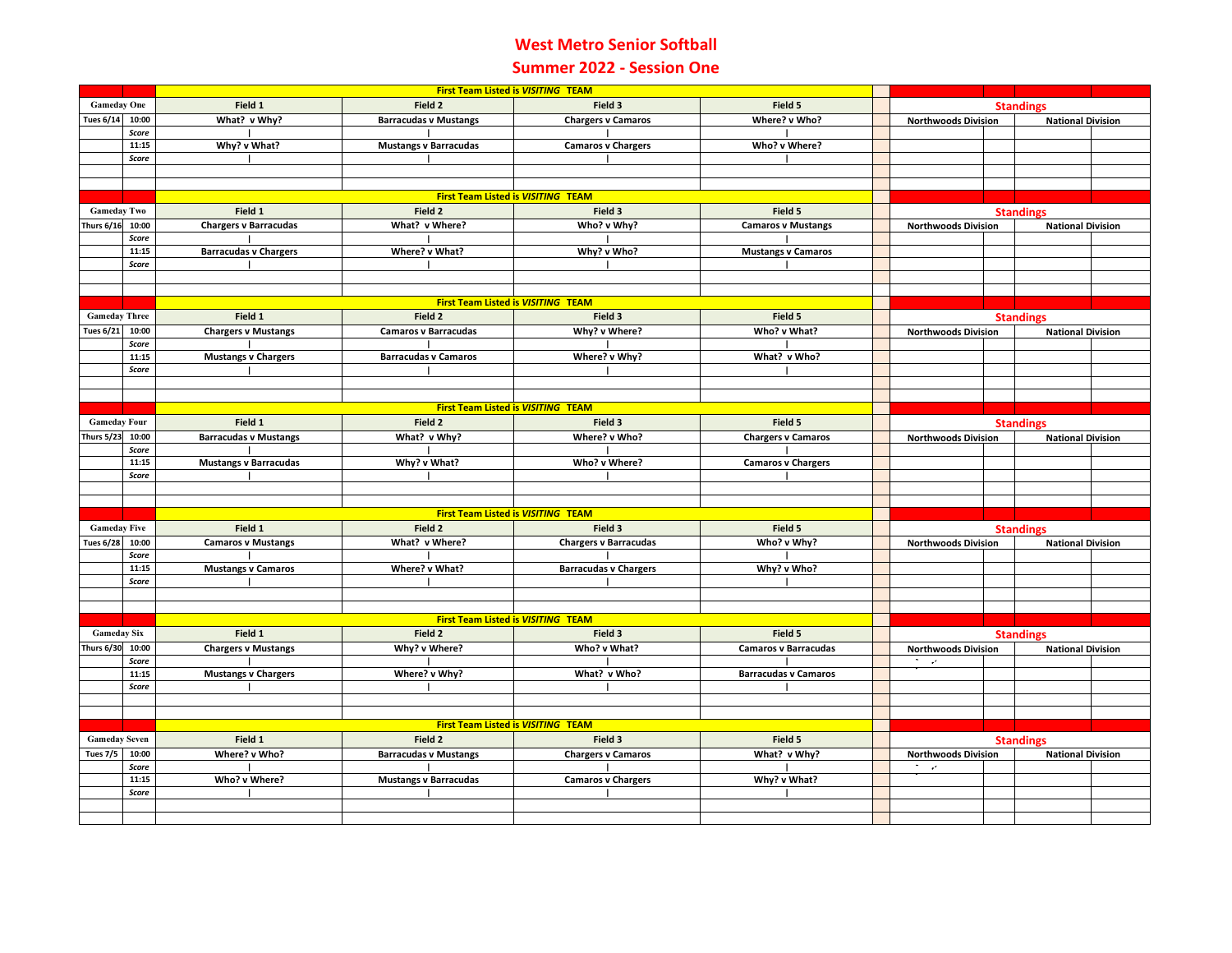## **West Metro Senior Softball Summer 2022 - Session One**

|                                                                    |                                           | <b>First Team Listed is VISITING TEAM</b>                       |                                           |                              |                              |                            |                                                        |  |                          |  |
|--------------------------------------------------------------------|-------------------------------------------|-----------------------------------------------------------------|-------------------------------------------|------------------------------|------------------------------|----------------------------|--------------------------------------------------------|--|--------------------------|--|
| <b>Gameday Eight</b>                                               |                                           | Field 1                                                         | Field 2                                   | Field 3                      | Field 5                      |                            | <b>Standings</b>                                       |  |                          |  |
| <b>Thur 7/7</b>                                                    | 10:00                                     | What? v Where?                                                  | <b>Camaros v Mustangs</b>                 | Who? v Why?                  | <b>Chargers v Barracudas</b> |                            | <b>Northwoods Division</b>                             |  | <b>National Division</b> |  |
|                                                                    | Score                                     |                                                                 |                                           |                              |                              | <u>та и с</u>              |                                                        |  |                          |  |
|                                                                    | 11:15                                     | Where? v What?                                                  | <b>Mustangs v Camaros</b>                 | Why? v Who?                  | <b>Barracudas v Chargers</b> |                            |                                                        |  |                          |  |
|                                                                    | Score                                     |                                                                 |                                           |                              |                              |                            |                                                        |  |                          |  |
|                                                                    |                                           |                                                                 |                                           |                              |                              |                            |                                                        |  |                          |  |
|                                                                    |                                           |                                                                 |                                           |                              |                              |                            |                                                        |  |                          |  |
|                                                                    | <b>First Team Listed is VISITING TEAM</b> |                                                                 |                                           |                              |                              |                            |                                                        |  |                          |  |
| <b>Gameday Nine</b>                                                |                                           | Field 1                                                         | Field 2                                   | Field 3                      | Field 5                      |                            | <b>Standings</b>                                       |  |                          |  |
| <b>Tues 7/12</b>                                                   | 10:00                                     | Who? v What?                                                    | <b>Camaros v Barracudas</b>               | <b>Chargers v Mustangs</b>   | Why? v Where?                |                            | <b>Northwoods Division</b><br><b>National Division</b> |  |                          |  |
|                                                                    | Score                                     |                                                                 |                                           |                              |                              | $\sigma_{\rm{max}}$        |                                                        |  |                          |  |
|                                                                    | 11:15                                     | What? v Who?                                                    | <b>Barracudas v Camaros</b>               | <b>Mustangs v Chargers</b>   | Where? v Why?                |                            |                                                        |  |                          |  |
|                                                                    | Score                                     |                                                                 |                                           |                              |                              |                            |                                                        |  |                          |  |
|                                                                    |                                           |                                                                 |                                           |                              |                              |                            |                                                        |  |                          |  |
|                                                                    |                                           |                                                                 |                                           |                              |                              |                            |                                                        |  |                          |  |
|                                                                    |                                           | <b>First Team Listed is VISITING TEAM</b><br>Field 1<br>Field 5 |                                           |                              |                              |                            |                                                        |  |                          |  |
| <b>Gameday Ten</b>                                                 |                                           |                                                                 | Field 2                                   | Field 3                      |                              |                            | <b>Standings</b><br><b>National Division</b>           |  |                          |  |
| <b>Thurs 7/14</b>                                                  | 10:00                                     | <b>Chargers v Camaros</b>                                       | Where? v Who?                             | What? v Why?                 | <b>Barracudas v Mustangs</b> | т.,                        | <b>Northwoods Division</b>                             |  |                          |  |
|                                                                    | Score<br>11:15                            | <b>Camaros v Chargers</b>                                       | Who? v Where?                             | Why? v What?                 | <b>Mustangs v Barracudas</b> |                            |                                                        |  |                          |  |
|                                                                    | Score                                     |                                                                 |                                           |                              |                              |                            |                                                        |  |                          |  |
|                                                                    |                                           |                                                                 |                                           |                              |                              |                            |                                                        |  |                          |  |
|                                                                    |                                           |                                                                 |                                           |                              |                              |                            |                                                        |  |                          |  |
|                                                                    |                                           |                                                                 | <b>First Team Listed is VISITING TEAM</b> |                              |                              |                            |                                                        |  |                          |  |
| <b>Gameday Eleven</b>                                              |                                           | Field 1<br>Field 3<br>Field 5<br>Field 2                        |                                           |                              |                              |                            | <b>Standings</b>                                       |  |                          |  |
| <b>Tues 7/19</b>                                                   | 10:00                                     | <b>Camaros v Mustangs</b>                                       | Who? v Why?                               | <b>Chargers v Barracudas</b> | What? v Where?               | <b>Northwoods Division</b> |                                                        |  | <b>National Division</b> |  |
|                                                                    | Score                                     |                                                                 |                                           |                              |                              | <b>State</b>               |                                                        |  |                          |  |
|                                                                    | 11:15                                     | <b>Mustangs v Camaros</b>                                       | Why? v Who?                               | <b>Barracudas v Chargers</b> | Where? v What?               |                            |                                                        |  |                          |  |
|                                                                    | Score                                     |                                                                 |                                           |                              |                              |                            |                                                        |  |                          |  |
|                                                                    |                                           |                                                                 |                                           |                              |                              |                            |                                                        |  |                          |  |
|                                                                    |                                           |                                                                 |                                           |                              |                              |                            |                                                        |  |                          |  |
| <b>First Team Listed is VISITING TEAM</b><br><b>Gameday Twelve</b> |                                           |                                                                 |                                           |                              |                              |                            |                                                        |  |                          |  |
| <b>Thurs 7/21</b>                                                  | 10:00                                     | Field 1                                                         | Field 2                                   | Field 3                      | Field 5                      |                            | <b>Standings</b>                                       |  |                          |  |
|                                                                    | Score                                     | <b>Camaros v Barracudas</b>                                     | Why? v Where?                             | Who? v What?                 | <b>Chargers v Mustangs</b>   |                            | <b>Northwoods Division</b><br><b>National Division</b> |  |                          |  |
|                                                                    | 11:15                                     |                                                                 |                                           |                              |                              | 75 G                       |                                                        |  |                          |  |
|                                                                    | Score                                     | <b>Barracudas v Camaros</b>                                     | Where? v Why?                             | What? v Who?                 | <b>Mustangs v Chargers</b>   |                            |                                                        |  |                          |  |
|                                                                    |                                           |                                                                 |                                           |                              |                              |                            |                                                        |  |                          |  |